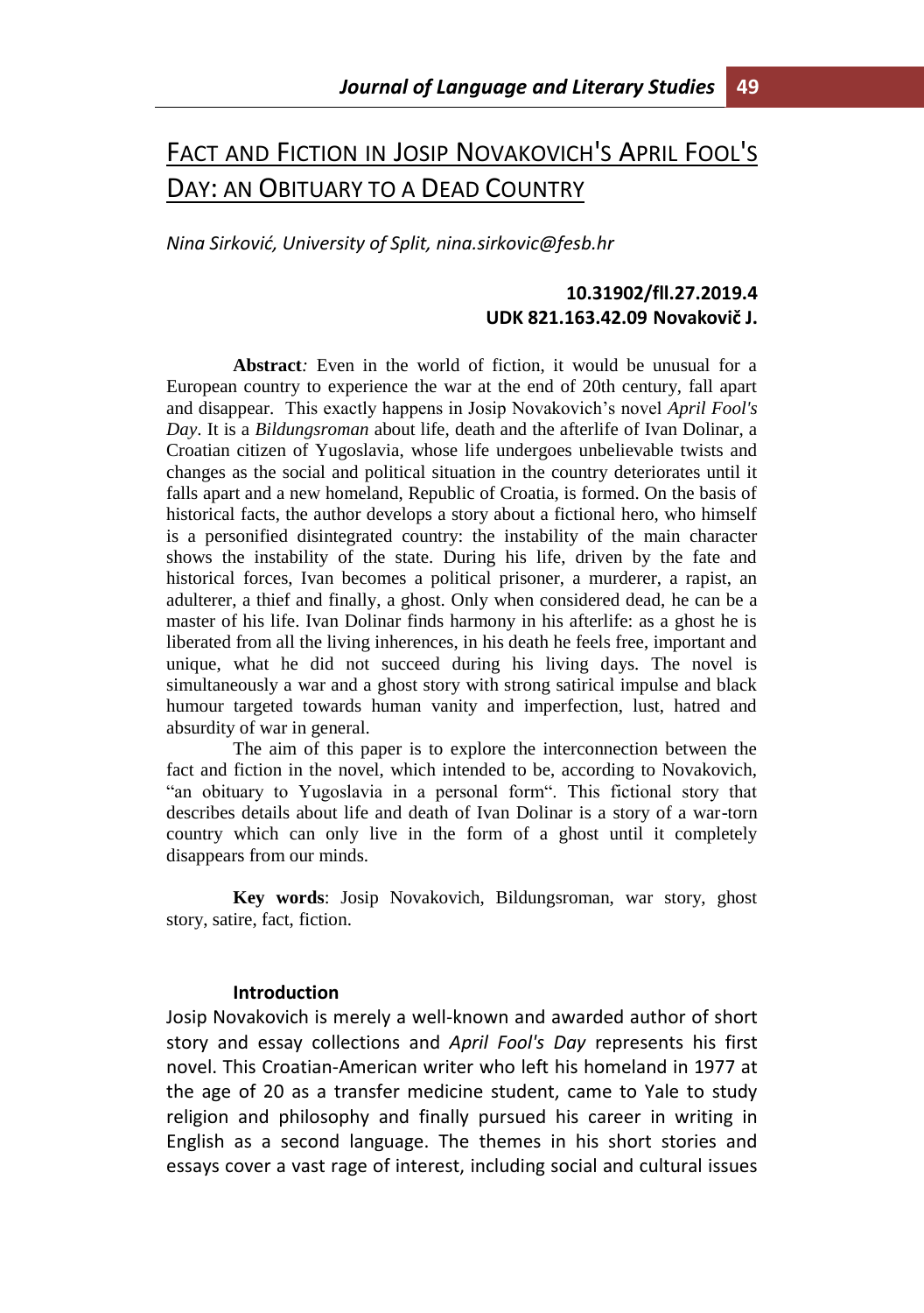dealing with problems of immigration, exile and identity in diaspora, as well as influence of inevitable changes on the political, social and cultural level at home. Through different perceptions of a country in a post-war period in the process of restoration, combined with recollections from the past, the question of identity reconstruction is raised. National heritage and tradition point out the absurdity of war in new socially constructed spaces.

In his writing, Novakovich tries and succeeds to avoid any politics-oriented writing, because, in his opinion, any writing with a political mission can only damage the quality of text. (Moschin) Hence, his protagonists are of different ethnicities, regardless of whether they are Croats, Serbs or Muslims, they all suffer in the same way because the war is a universal evil.

Novakovich's heroes are people of different nationalities, sometimes of a different gender, sharing similar fate and proving that the war is a horrific experience for each side and that the only ones who benefit from it are criminals, whereas all the others are victims. (Novakovich 2010, 8-9) They often find themselves in absurd situations where their enemy becomes a friend and a friend turns to be an enemy. Characters are driven by their fate, such as in "A Purple Story"  $<sup>4</sup>$ , which is set in a hospital where an ethic Serb who was waiting for a</sup> heart transplant, survived by accident because the heart which was meant to be for him, was transplanted to a Croatian army general, who died right afterwards, since the transplanted heart had a failure. "Hail" is a story set in Bosnia during the war. Haris, the Buddhist and pacifist, forcefully enlisted in the Bosnian army was accused of treason after his company had attacked another Bosnian company instead of Serbian by mistake. Their comrades tied him to a tree and were about to kill him, when suddenly Serbs appeared and, having seen him tied up, thought that Haris was one of theirs. They set him free, but now they forced Haris to kill his comrades and get revenged. These unexpected twists where yesterday's comrades become worst enemies and enemies seem to be friends show the whole absurdity of war, where there is no trust and honour, just the raw impulse for survival. Mira, the main protagonist of the short story "Ribs", gets into sexual relationship with a director of a recruitment centre to prevent her son to go to the war after her husband, a member of Croatian army had disappeared in the war. At the same time, the director happened to be involved in the death of her husband, who was killed by his comrades because he

 $\overline{a}$ 

 $4$  This and the following short stories mentioned in this paragraph are from Novakovich,'s short story collection *Infidelities: Stories of War and Lust*. 2005.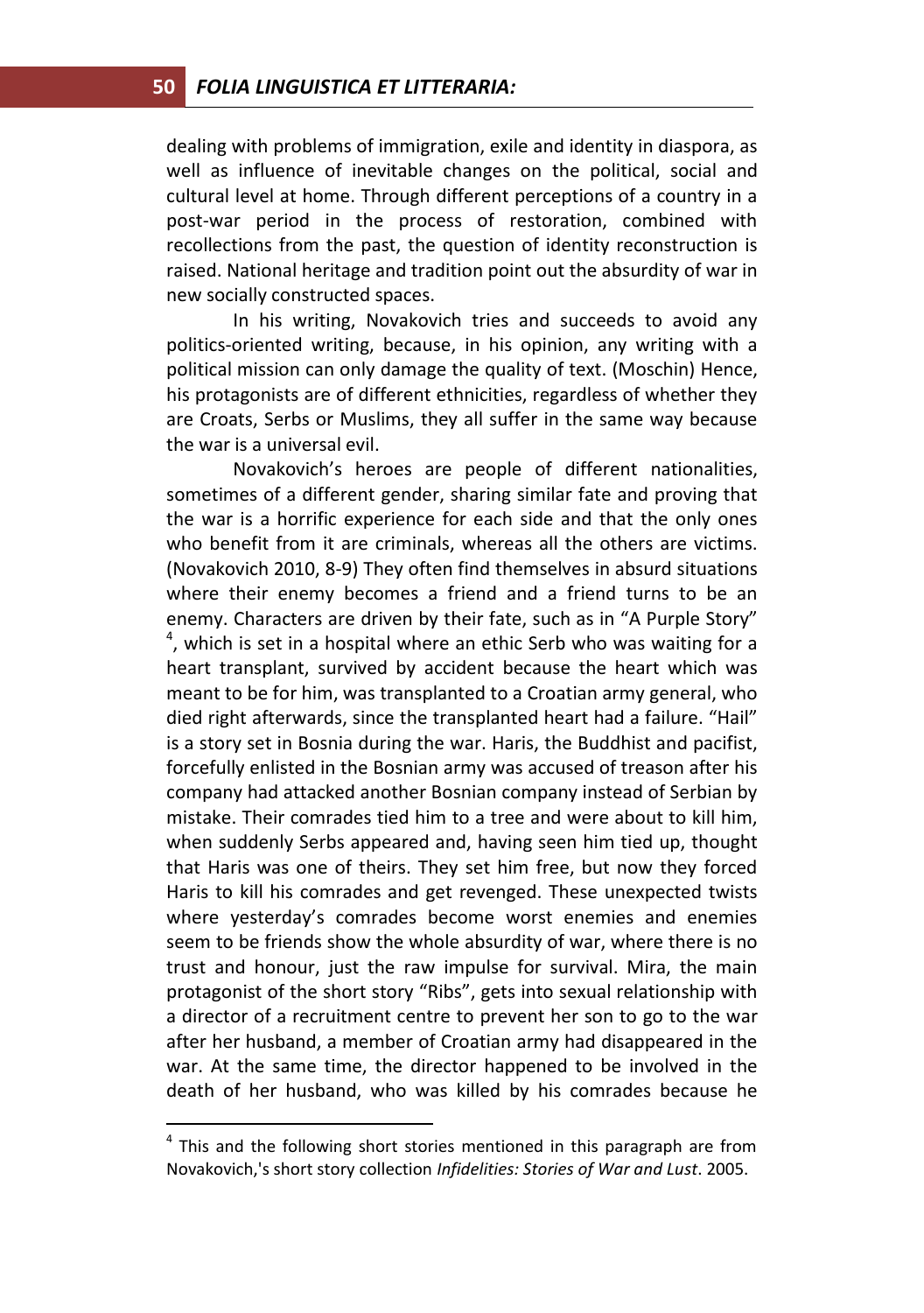refused to shoot Muslim civilians in Bosnia. The main character of a story called "Snow Powder" is a primary school boy who, angry with his parents and hating school, helps enemies Serbs to bomb and destroy his village, just hoping that they would put the school down as well. "Spleen" is a story of an immigrant girl, described in the first person, who is unable to continue normal life in America, after being raped in the war because she sees her rapist in every man who approaches her. The diversity of characters described in these short stories and their destinies are testimonies about the absurdity of war and suffering that all parties in the war are exposed to.

*April Fool's Day* is a novel that mainly deals with the war. War is the topic that the author has been occupied with and, according to his own words, as most of writings about war was journalism, he turned to fiction, feeling that, trying to understand the terror that people suffered during the war, he would better express it through individual stories. In the afterword of the novel, Novakovich explains what inspired him to write such novel. The first impulse for writing came to him after having read famous Tolstoy's novella *The Death of Ivan Ilych*, which deals with spiritual reflections and questions of meaning of life and living a life without meaning. (2010, 8) Lying on his deathbed, Ivan Ilych confronts the death. He meditates about his life and past actions and realizes that a bad and empty life brings death of the soul.

Inspired by Tolstoy on one side, and, having closest experience with dying of his father when he was only 12 on the other, Novakovich wanted to write a "a good death story" with "particularly the moment of dying there." (12) His father's death was torturing him constantly, so it was easy for him to "slip into telling a ghost story." (13) For a long time this event was too painful to face and finally he decided to write satirical stories about dying, to deal with a painful issue in a comic and humorous way. He wanted to leave pain and fear of death behind and chose, in his own words, comedy as a completely different approach. In *April Fool's Day* Ivan Dolinar experiences death in every moment of his being and the reader is aware of his single thought and feeling at these moments.

It seems that the author's father, whose name was also Josip, had left a great influence on him. In his essay "Dead Fathers Society". (201) Novakovich goes to the past and explores relationship with his father and finds many things in common with his friends who have also lost their fathers. The father loved music, played several instruments and used to tell fantastic stories to his children, so he probably influenced Novakovich's interest in storytelling. He confirms, *April*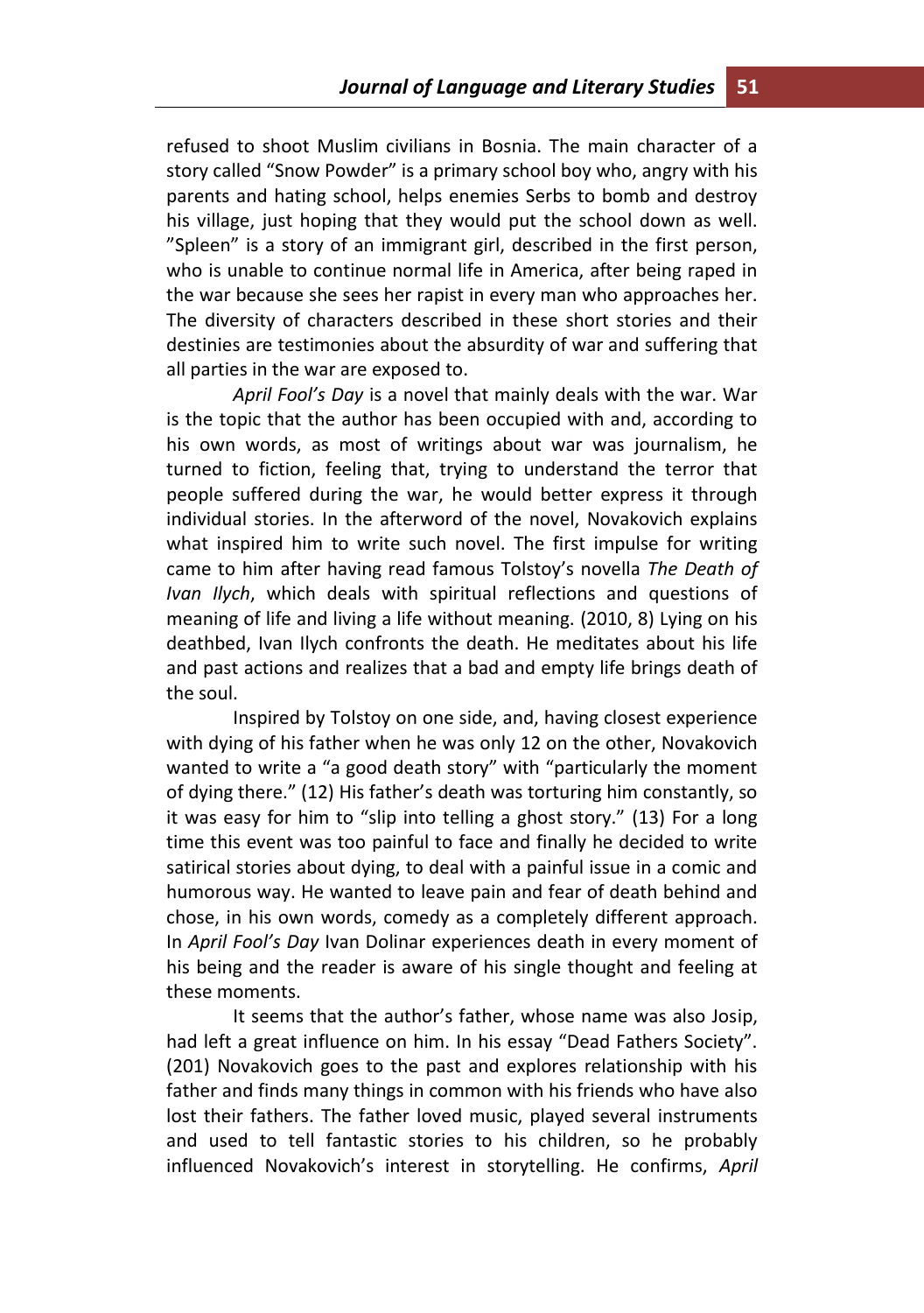*Fool's Day* comes out of his father's death and since he was a child when he lost his father, he wanted to give him a role in his life, so that "his absence is a form of ghostly presence." (23)

Since *April Fool's Day* follows the development of the character of Ivan Dolinar from his birth to his very death, even his afterlife, the novel can be regarded as a *Bildungsroman*. One of interpretations of the *Bildungsroman* is that it is a bond between (auto)biography and picaresque novel. (Buckley 1984, 24) In the biography, which has a similar narrative form as the *Bildungsroman*, the story is focused on a single person and increasing psychological realism. Nevertheless, the distinctive abstraction of reality makes two genres differ: in the autobiography the author, narrator and main hero are the same, whereas in the novel only the author is real: the narrator and the main character are fictional. In the *Bildungsroman*, the fact mingles with fiction. (23) Biography tends to be objective and factual, whereas in the novel the author admits to telling a fictional story. (Nűbel 2000, 471)

Since the main protagonist in the *Bildungsroman* goes on a journey in order to experience and learn about the life and world, he/she is similar to the picaro, who also drifts from place to place, seeking for the adventure. Unlike picaro, who remains the same and does not learn from the world, the hero/ine of the *Bildungsroman* undergoes a kind of development, his/her conscience, memory and attitudes change and mature towards the end of the novel and in the end the hero/ine has found his/her place in the word, accepted certain social rules and has a spiritual peace which is paid by conscious conformism.

*April Fool's Day* follows the development of Ivan Dolinar, a Croat from Nizograd (an imaginary town in Slavonia) from his birth, over his childhood, student days, mature years until his death and even his afterlife. Dolinar had a rather turbulent life, left his hometown to study in Novi Sad in Serbia and, as a victim of misunderstanding, ended in the political prison on Naked Island on the Croatian coast where he spent next three years. After that, Ivan continued his study in Zagreb and returned to Nizograd again, but got enlisted in the Yugoslav army where he was still when the war in Croatia started. Captured by the Croats, ended in a camp in Bosnia and succeeded to escape and finally returned home, where he spent the rest of his life. Ivan's aspirations and desires were always in conflict with his achievements, as well as with his social surroundings and his life struggle was over only when he was considered dead.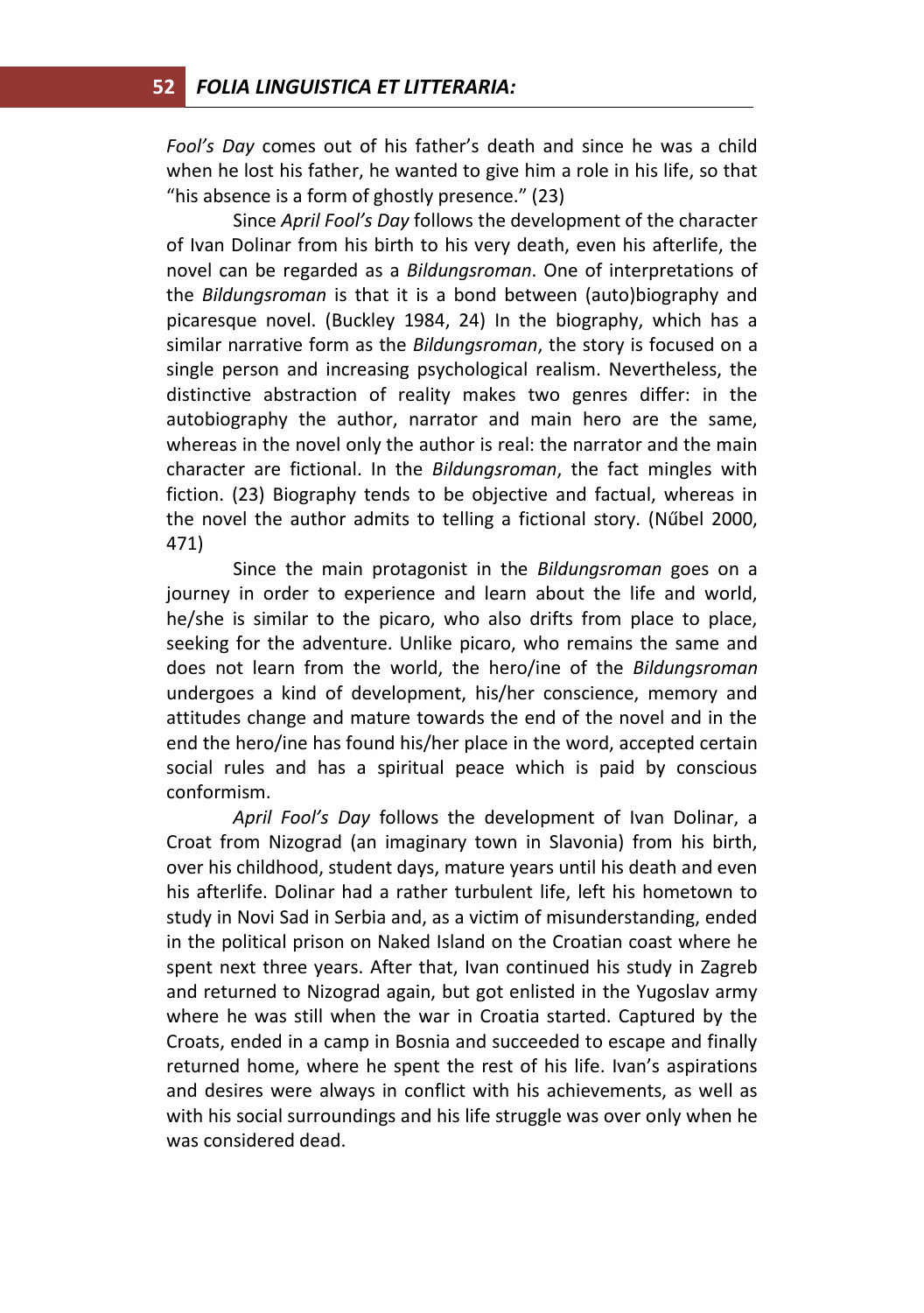During his life, Ivan, like a picaro, went from one adventure to another, more driven by the fate than by his own will. On his journeys he constantly met obstacles and got into conflicts with the social community and somehow never found the right way to be a member of it. As the author himself said, the character of Ivan Dolinar is personified Yugoslavia, a country which lasted less than the main character's life. Novakovich says: "This country was a strange one, and I play with the sensation of paranoia, the power obsession and the sense of uniqueness that plagued the country." (2010, 12)

The relatively short but rather unhappy life of Ivan Dolinar and the story of his death is the representation of the life and death of a country which no longer exists and can haunt us from the past only like a ghost, like Dolinar's ghost character haunts the citizens of his hometown.

Novakovich believes that imagination can compete with journalism, where he gives huge advantage to fiction because of the subjectivity experience: one can be expressive about other people's thoughts and feelings, not trying to convey them literally, but to transform them through individual experience. (12)

# **Fiction and non-fiction Growing up years**

*April Fool's Day* is a novel which deals with historical facts, but at the same time it is a personal testimony about life, love, lust, religion and experience of death. When writing a novel, the author combines historical facts with fiction: through the voices of history an individual story is told, the story which in turn, invokes phenomena belonging to specific space and time. (Lodge 15) This is also to be found in Novakovich's novel.

The hero of the novel was born on  $1<sup>st</sup>$  April 1948, and, since his parents did not want the April Fool's Day to be the birthday of their son, fearing he might go through life like an April Fool's joke, they registered him on  $2^{nd}$  April in the Birth Registry in Croatian town Nizograd. They also gave him the most common name in the region, Ivan (John). The insignificant, simple name and the birthday on the April Fool's Day seem to have marked the young boy from the beginning of his life. Several months after Ivan was born, his father died of delirium tremens and few months afterwards, his brother Bruno was born. Ivan fell in love with power since he learned how to crawl. He screamed for breastfeeding even when he was not hungry and always wanted to be in the centre of attention. When he got a competition, he used to torture his younger brother, pull his nose and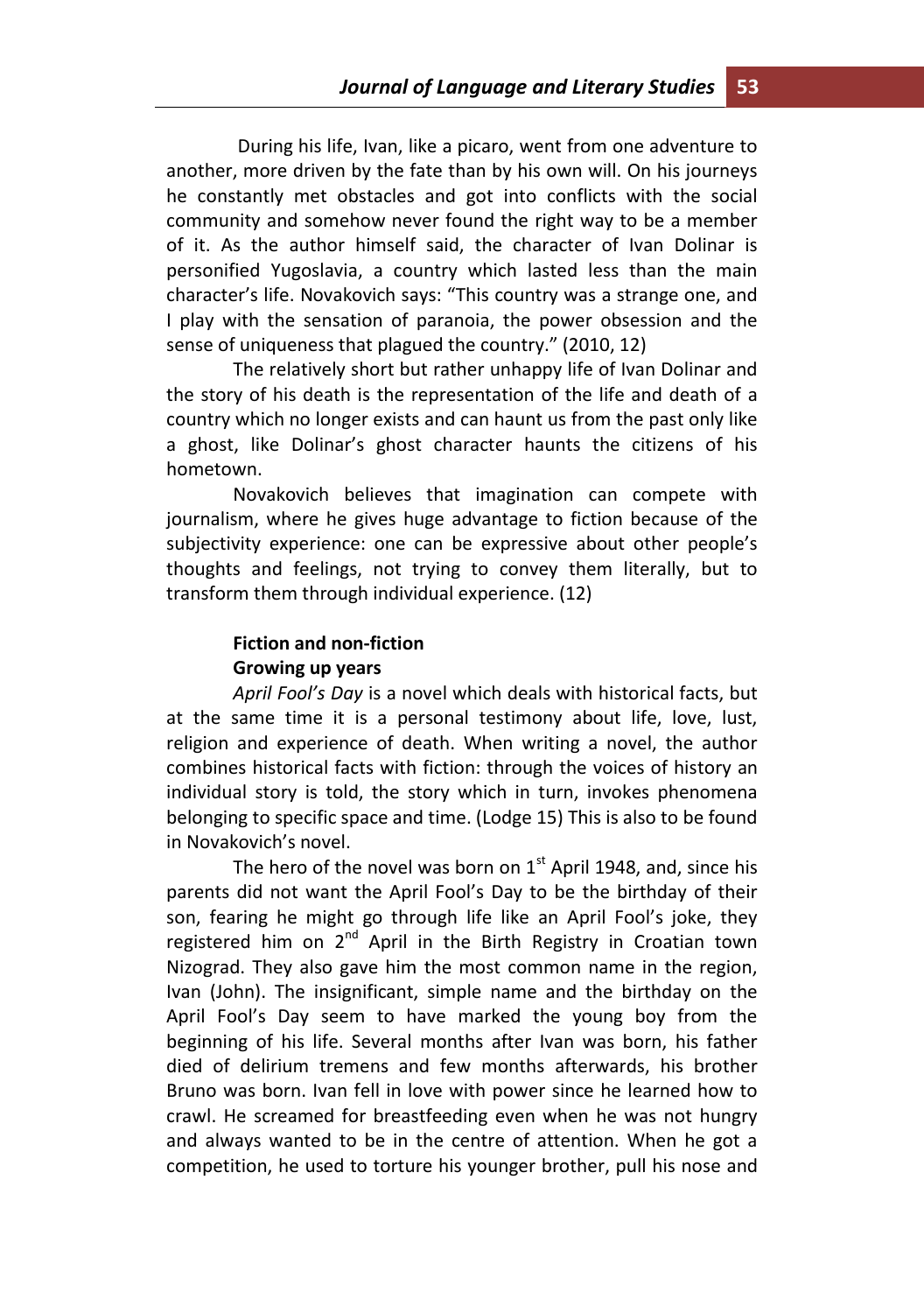ears, lock him in the dark, and behave stupidly, so his mother often punished him for beating Bruno. She even thought that Ivan was slightly retarded and sent him to school a year later. Since he was a year older than his classmates, Ivan wanted to be the strongest and bravest, always tried to impress his colleagues with stupid ideas, like trying to lie down on the tracks under a passing train but in the end, he always proved to be even more ridiculous.

1950s and 1960s were decades of strong socialist propaganda and glorification of the president Tito and his Party. Being raised in such environment, Ivan felt love and adoration towards state apparatus. Two events from his childhood show that he really misunderstood the time he was living in and on both occasions he was beaten by his mom. It seems that in that period of political hysteria he had none, not even a family member, who could regard him as a vulnerable human being. For the Day of the Republic, children used to make national paper flags for school decorations. Being lazy on one side, and wanted to show their love for the Republic on the other, Ivan and his friend Peter found some decorative paper flags hanging from the electric wires on the street and took as more as they could, aiming to bring them to the teacher to show their appreciation of the Party. When they came to school, the teacher found out that someone had stolen flag ropes from the centre of the town. She accused two boys of conspiring against the country, brotherhood and unity. The boys were too scared to try to explain that they had gathered flags to celebrate Communism they were accused of subverting.

It was the very day when Soviets occupied Budapest and Tito held a speech which echoed from the loudspeakers through streets. He said, they had defeated the Germans and would defeat Soviets as well if they came because Yugoslavia had the best trained and most disciplined army in Europe. (2010, 11-12)

The other misunderstanding in which Ivan also got beaten was when he wrote a letter to show his admiration for the president Tito. $5$ Tito's birthday was the national holiday called "Day of Youth" and it was celebrated on 25<sup>th</sup> May.  $^6$  Ivan was fascinated with Tito and stories about his heroic actions from the war and decided to write the best letter of all students in the class. His family belonged to Calvinist

 $\overline{a}$ 

 $5$  "The admiration for the president was institutionalized." (13)

 $<sup>6</sup>$  Novakovich makes fun of the way Tito spoke: "When Tito delivered a speech,</sup> though nobody could tell for sure in which language: whether Croatian with a Russian accent, or Slovenian with Serbian vocabulary, or Ukrainian with Serbo-Croatian vocabulary. No (Slavic) national group could feel neglected." (13)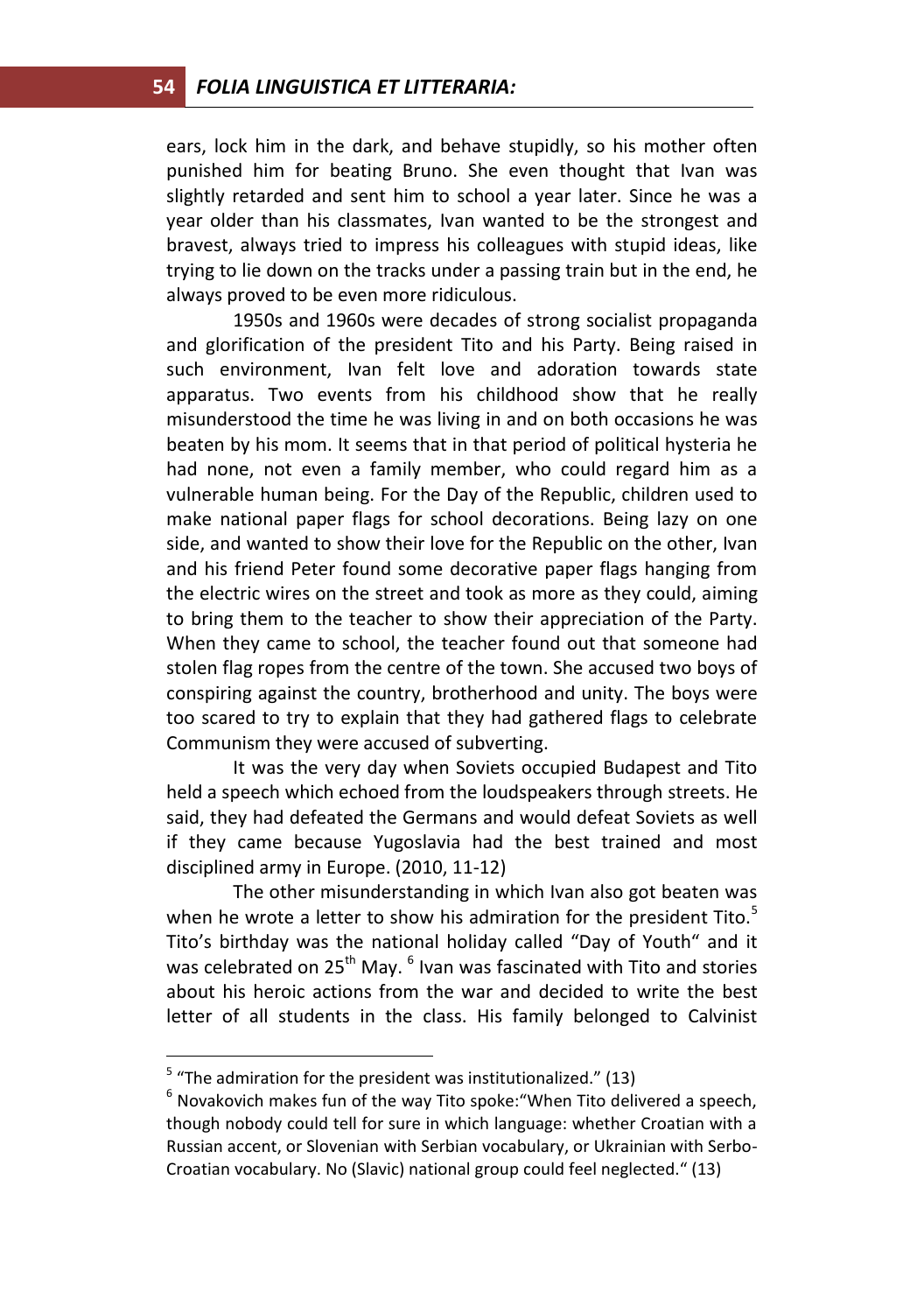church and he remembered Sunday praying where the main point was to praise God as much as possible. He wrote a letter in the form of a prayer:

Our Most High president!

Hallowed be thy name, thy will be done abroad as it is done at home, give us our daily bread and soccer balls of leather.

Our most high, omnipotent, omnipresent, and omniscient President, we love you, beyond the power of reason. No words are good enough to express how omniwonderful you are. We are honoured that as worms we are allowed to crawl on the dusty road of socialism. […]

Thanks a lot. Glory to thee, glory that beats all human and divine reason.

Death to fascism and freedom to the people!

Your warmly comrade,

Ivan Dolinar. (14-15)

The letter was considered as cynical provocation which would never be expected from a child and his letter was torn in front of the classroom. Ivan was punished again, but again, nobody explained him what his mistake was. He wanted to worship the President as the God is worshipped in the church – he appeared to be a divine creature to him. All around him there were pictures of the President, he was praised and cited and there was a worship cult about him. And when Ivan tried to say that Tito was his God, he was severely punished.

Ivan's misunderstanding of his environment and a lack of political intelligence continued during his university days. He went to Novi Sad to study medicine and lived in the dormitory which resembled "little" Yugoslavia, his roommates were a Serb and a Muslim, also medicine students. Ivan was a successful student, but an innocent event drove him and his colleague Aldo to prison for political prisoners on Naked Island. Aldo brought Ivan to his flat where he had two rifles, and, angry with President Tito, because he could not get Tito's Scholarship, suggested to assassinate him, like Kennedy was killed in Dallas. Somehow they were captured by the police and, although they did not have any guns with them, and Ivan apologized he did not know how to load the gun, both were arrested, and without a trial or judge (it was a case of "state security") sentenced to four years of labour on Naked Island, a prison-island on the Adriatic coast.

During his stay on the island, Ivan was humiliated in every possible way, he grew thin and nervous and suffered headaches. One day president Tito visited the island with his friend Indira Ghandi. Although historic documents claim that Tito never visited this island, it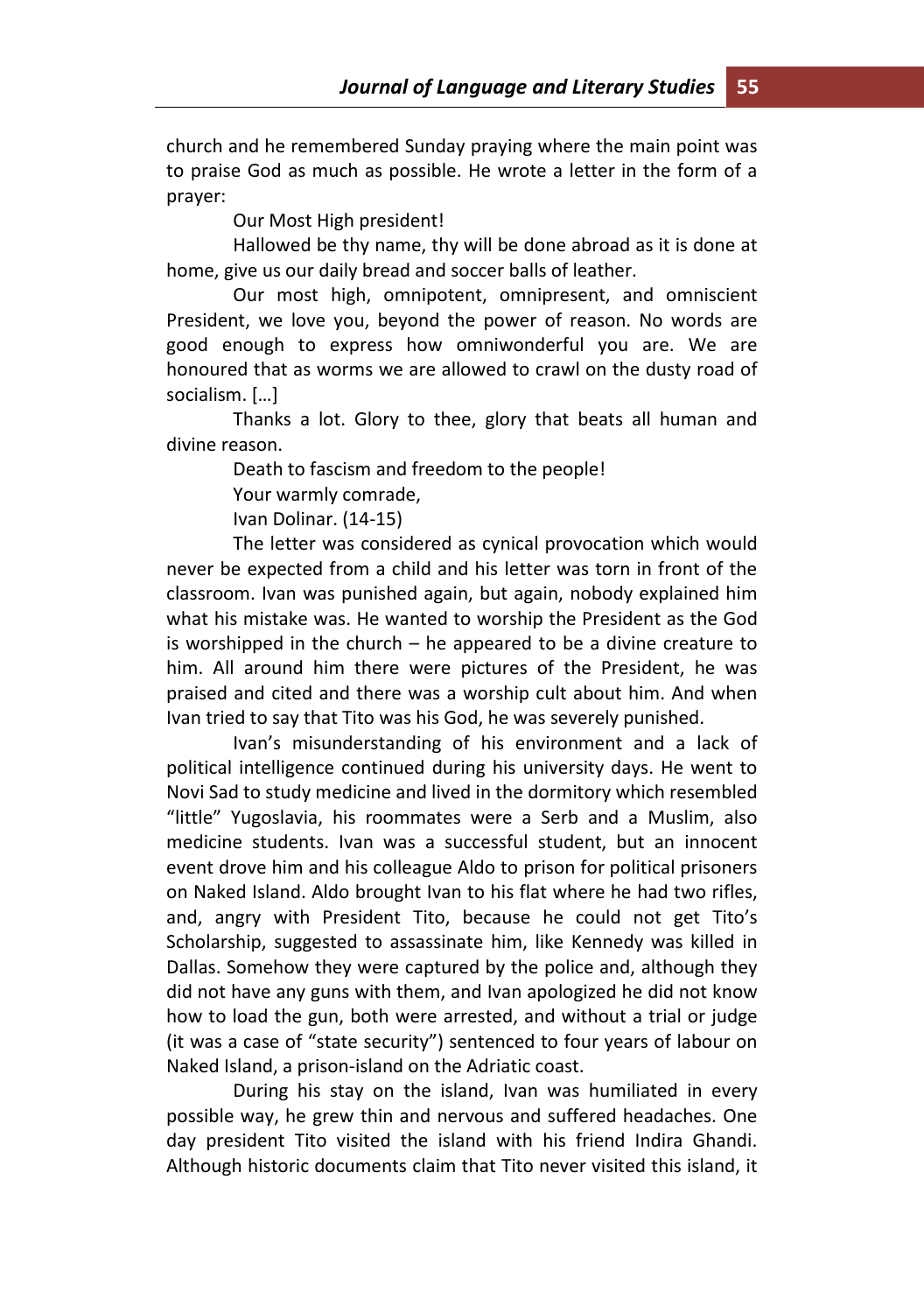is well known that Gandhi was a close friend to him for years because Yugoslavia was one of founders of the Nonaligned movement together with India. The encounter of Ivan with two statesmen is described in highly satiric way, in all this misery and prison terror Indira Gandhi gave him a fan as a gift, and Tito a cigar and taught him how to smoke it.

Ivan was released from the prison the time of Croatian Spring a movement started by some Croatian politicians and intellectuals in order to separate from the state and form an independent republic. The number of political imprisonment raised drastically at that time. As he had a political record, Ivan was not allowed to continue his medicine study, but was admitted to philosophy department in Zagreb, where, as the author ironically writes "a bad political record did not mean anything detrimental  $-$  on the contrary, it was a matter of prestige to have been imprisoned." (58) Although considered as a political ex-prisoner, Ivan had little sympathy for the nationalists and was not interested in politics at all. He liked philosophy and became a vegetarian. After finishing university, he could not get a job as a philosophy teacher and returned home to Nizograd where he taught basic sciences.

In his spare time, Ivan worked and earned money on translations. He translated books on marriage and theology for several Protestant churches. His German was miserable, but nevertheless he wrote translations in the way that he improvised, he wrote what he regarded it was acceptable for the church: sanctity of marriage and other predictable facts. On one side he wrote completely wrong translations, and on the other, he was very dedicated to his work: he looked over every word in the dictionary, laboured over every sentence, put a lot of effort to make his "translations" look holistically. His "translations" echoed his whole life: a lot of effort for a completely wrong result.

Ivan still wanted to be distinguished from the others, and accepting that he could not be powerful, he decided to be unique. Somehow, he only did not know how to manage that, what to do to distinguish himself from the others.

In Yugoslav socialist totalitarian regime, the love and worship for president Tito was deeply rooted in the whole nation, and, when he died, the whole country was crying over him. Ivan also cried, although he himself wondered why, because the president caused him so much pain and sorrow. He was raised to worship the authority and to be afraid of it:

Ivan should have felt joyful, but he was afraid to feel joy at the end of the "cult of personality" era, as though Tito had supernatural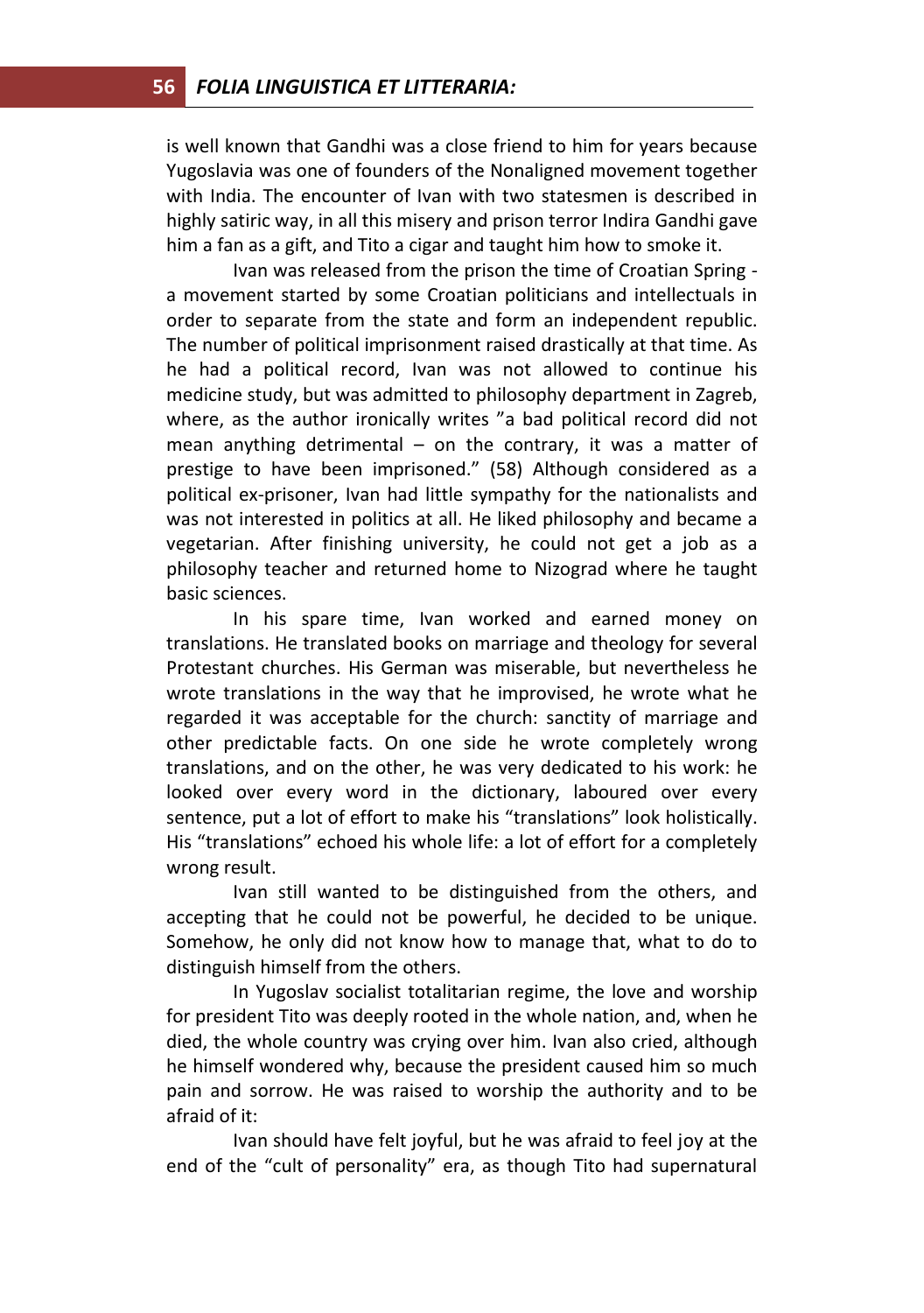powers and his bugging system could asses minds, register thoughts, report them to the police, and, as though Tito himself would arrange for his tortures here and beyond. (83)

#### **War story**

After Tito's death, the situation in Yugoslavia became turbulent. Ivan felt threatened, he was a Croat, although he did not feel like Croatian. He voted for the Croatian Democratic Union because it promised strong self-defence, but did not join the party, considering it was assertion of individuality. Just as Croatia was about to organize its own police forces, Ivan was called to join the Yugoslav army. The absurdity began again, because just as Croatia announced the War for Liberation, Ivan, as a soldier of Yugoslav Federal Army was sent to Croatia to fight the Croats. In such unbearable situation, Ivan turned to religion. He used to read the New Testament, which he had stolen from a deserted village near Vukovar. He felt it was not his war, what also shows the episode with an unknown man whom he found in one of the houses. After he captured a man in the village, his captain ordered him to shoot the man. Ivan felt like a looser:

He tried to conceal the trembling of his hand […] He was scared in front of groups. In that sense, he and the man had more in common than any of the soldiers; they both faced the group. The man could do nothing about it; for him it was fate. Ivan, on the other hand, could pull the trigger, or not. Objectively, not to pull the trigger would be the right choice. But in front of the deranged group, it would be the wrong choice. No matter what he did (or did not do), it would be wrong and would work against him. (117)

In the end, he pulled the trigger three times and it seemed to him that he did not feel anything. A little bit later, his rage will come to the surface and he will, defending a girl being raped by the same captain, smash his face with a rifle until it becomes unrecognizable. It proved that the raped girl was Selma, his colleague from Novi Sad. He saved her by putting her on a bus with Croat women and children. Later they will meet again and get married.

Not knowing what exactly he was doing in the army and why he was fighting at all, Ivan managed to escape during a Croat attack and, although wounded, found a deserted village where he managed to survive until he was caught by the Croat soldiers. They did not believe him since he could not prove he was Croat and sent him to a camp combined of Croats and Muslim forces near Sarajevo. There he spent several months until they were attacked by Serbs and in the end, Ivan became a prisoner of the Yugoslav Army he had recently served.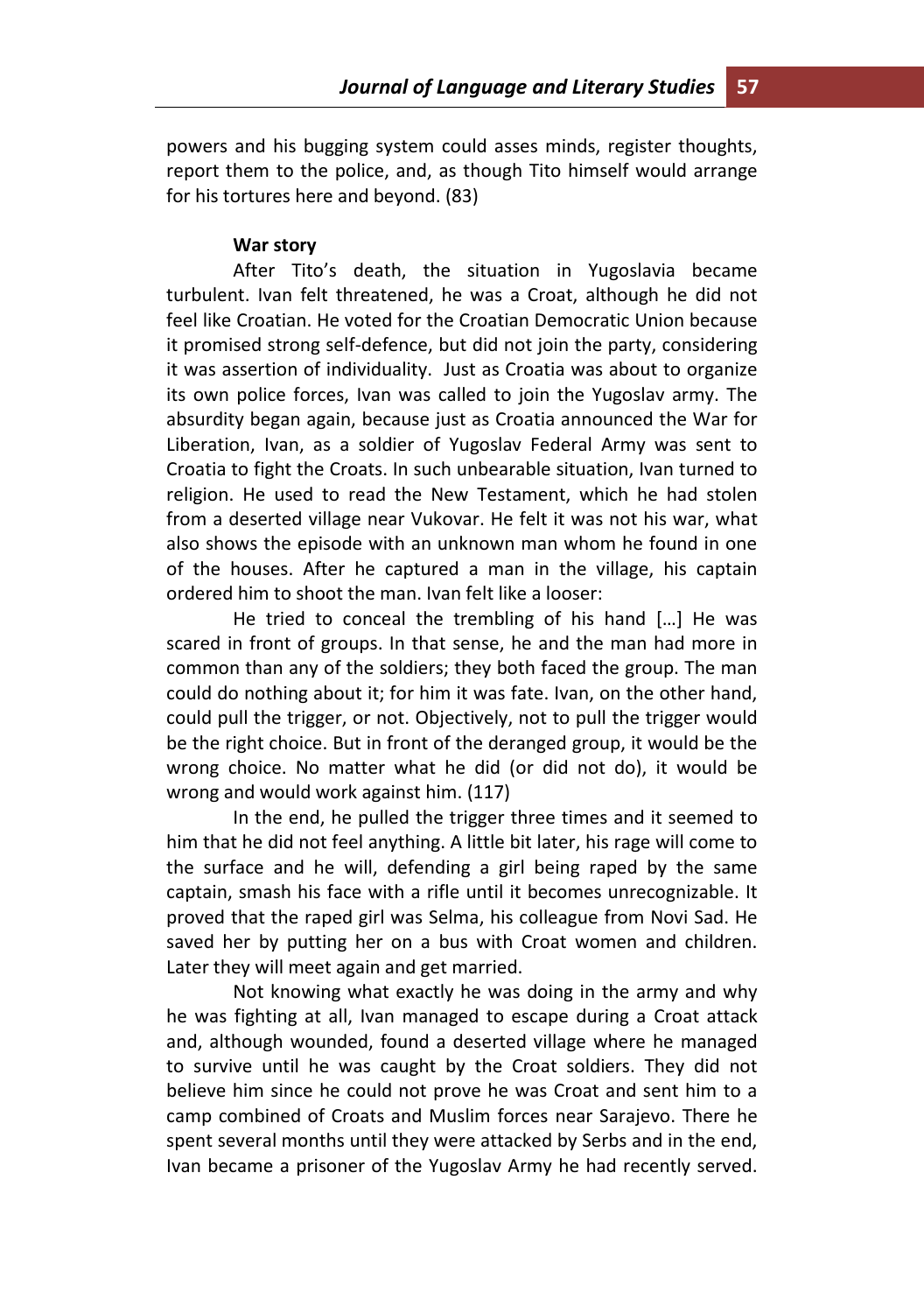He was tortured by Chetniks as a POW. One day on the way to a detention camp, they were attacked by Muslims and Croats and, as he was wounded, he was exchanged from a prisoner camp in swapping of soldiers.

The unbelievable war path of Ivan Dolinar and his miraculous survival shows the absurdity of war in which a human individual is sometimes left to fate – Ivan was driven from one army to another, captured and tortured by both sides and used as a weapon for completely opposite, but at the same time, the similar interests.

#### **Ghost story**

After the war Ivan got married to Selma and when they got a baby girl, his character showed first emotions. When he held Tanya for the first time, he was overjoyed. He thought, he would have a friend for life. (124) Very soon his, at the beginning happy marriage was over, he was displaced by the infant. The child occupied her mother's full attention and Ivan was again neglected. Somehow, at the same time his nightmares started, he felt worse and worse and spent days doing medical examinations. The doctor thought at first that his illness was psychological and gave him placebos, but as he still felt bad, he continued with medical exams. The results always showed some disorder and with the time, Ivan developed hypochondria and was not able to have a simple meal without at least five pills for different deceases.

After the war, he was unable to find a job as a teacher. The economy in the whole country was almost nonexistent. People thought that, after liberating from socialist regime, the country would flourish, but it did not happen. Slavonian Croats blamed Herzegovina Croatians for taking all the better jobs. The national factories and companies were privatized and the economy stopped functioning. People almost felt nostalgic for the old country. Ivan also worked at the factory, but found no friends or satisfaction at his working place. His life was miserable as before. The only thing that made him temporarily happy, was when he found a mistress, the police chief's wife. He found their relationship as "the triumph of humanity over the nationalist regime." (150) After president Tudjman died, Ivan did not feel that the country had lost the father of the nation. He wondered whether the country would become prosperous, the sanctions would be lifted and tourist would start coming to the coast. He went to his mistress to celebrate, but was kicked naked on the street by her husband. Ivan felt all the emotions that a human could feel in such embarrassing situation: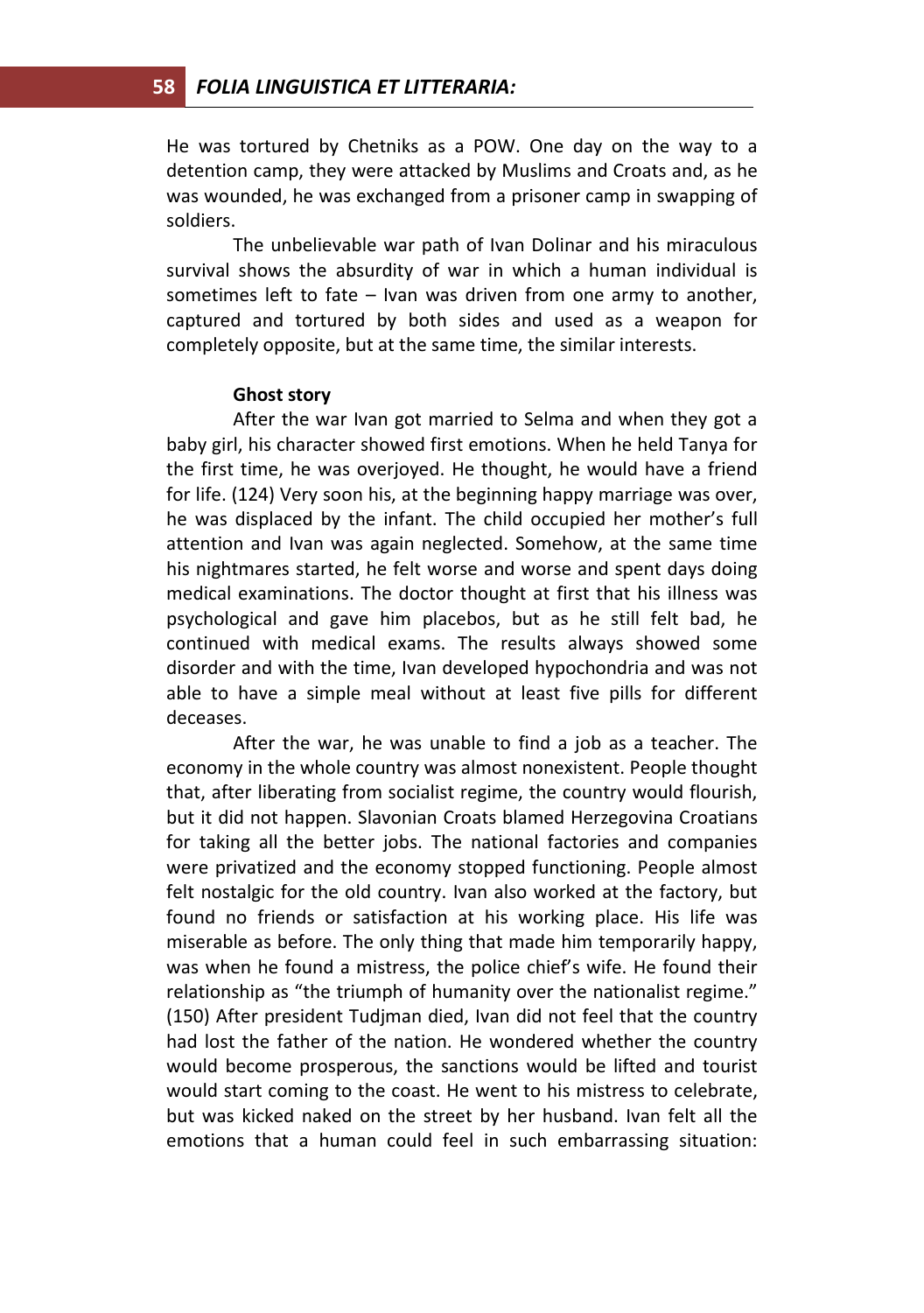panic, shame, humiliation, pain. From then on, he stated to suffer from chronic shame. His health deteriorated and his heart troubles started.

Ivan felt it made no difference if he was dead or alive. In his life he had not done anything significant or important to be remembered. Death horrified him, and on the other hand, he was worried that he had lived in vain. Coping with all these contradictory thoughts, one day he suddenly felt something like a stroke and stayed paralyzed. His eyes were open, he could not move or feel his heart beating. He was pronounced dead of unidentified causes because the local doctor was more interested in his wife than in examining him. Ivan was buried at the local graveyard. All the time of funeral preparations and during the funeral, Ivan was aware of everything what was happening around him. He could not move, but he could breathe, his heart and brain were working – he felt alive. No one noticed anything, because it seemed that no one was interesting in him. Finally he felt free:

He now had leisure and no distractions, no worries about how to make ends meet (his ends would meet soon enough). Now he could think honestly. He did not to worry about his thoughts were presentable, clever. No need to worry about politics anymore. What a relief! His death would be his own and nobody else's – a private event outside the scope of socializing and nationalizing. In his coffin there would be no spying, intimidation, balkanization, propaganda, ideology, war taxation – nobody could disturb him. He was free to think about what really mattered – death, eternal life, soul God. (171)

After he was buried, Ivan succeeded to get out of his grave, thanks again to human faults: he could breathe because his coffin was damaged when his wife was making love with the doctor on the same table where the coffin was, and also, there was a rumour that Ivan was buried with a valuable watch, so a thief dug out his coffin trying to steal it.

In his death, Ivan was a free man – he was registered as dead and even at the police station, the same police chief who threw Ivan naked on the street, sent him out to go where he belonged, to the graveyard. Ivan wondered through the streets of his hometown as a ghost, had no worries about what was happening, whether the football supporters of Hajduk and Dinamo would start a street fight, or whether Croatia would split into five tiny countries, all these problems were behind him. He felt love for his daughter Tanya and used to visit her at home when his wife was out. He was happy and relaxed and finally had some quality time with Tanya. She was the only person who accepted him as being alive and was not terrified by him. On the attic he found a fan given to him by Indira Ghandi and he passed it to her. Ivan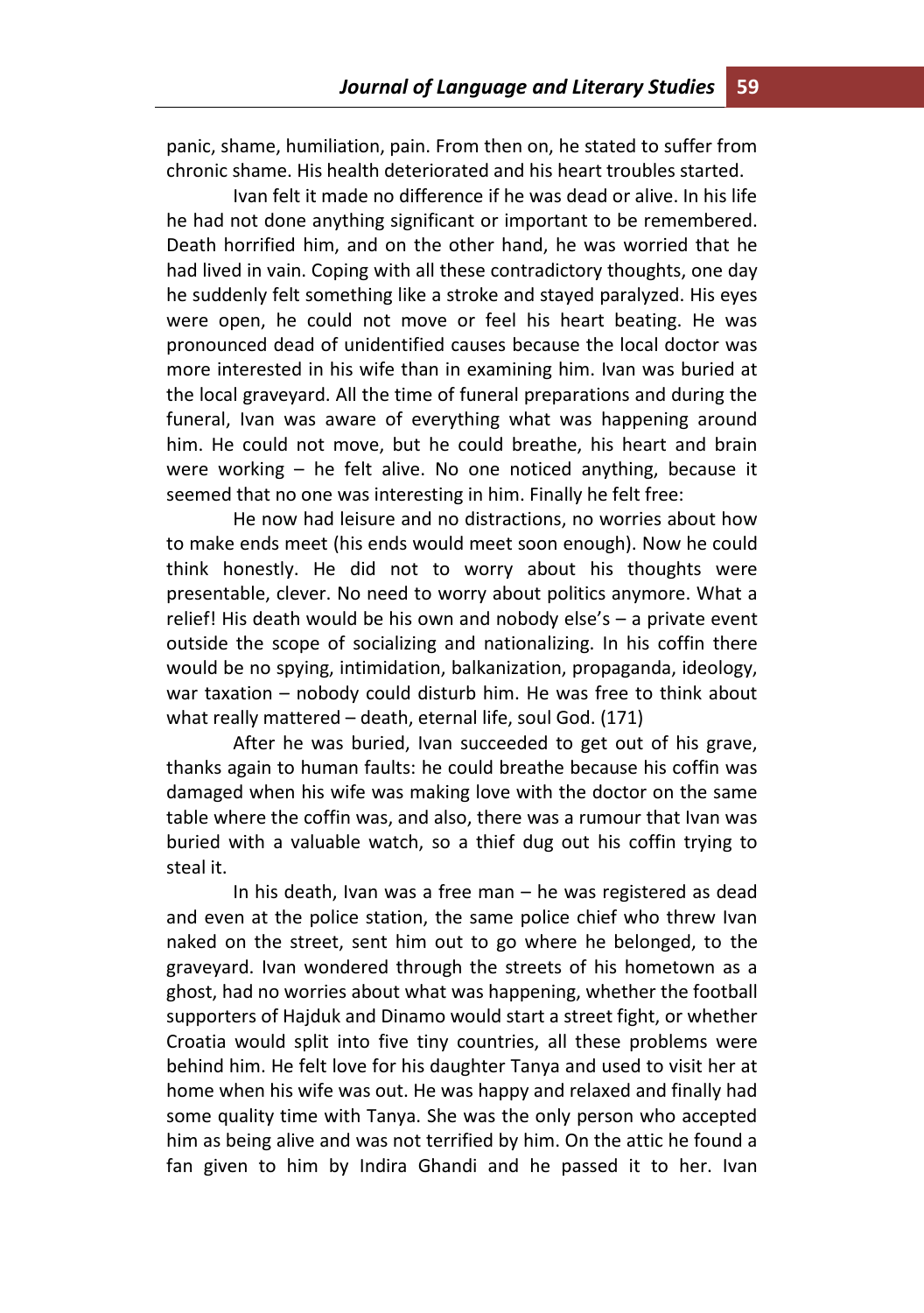returned to his old habits from the past, like reading Tolstoy's *War and Peace*.

During his life, Ivan was unimportant, insignificant and his behaviour and actions were often misunderstood. He went through his life as an unhappy and indifferent man, emotionally detached from both his family and community. Oppressed by the communist and socialist society, later also by the new democratic regime, Ivan could find his happiness only when he was completely free, in this case, by the sequence of absurd events and situations, when he was legally pronounced dead.

It seems that after his death Ivan Dolinar became finally famous and remembered for something, even not on his own merit – after the story of his ghost wandering around, more and more people started to visit his grave, not only from Nizograd, but also from far away and it seems that he even got cult followers.

#### **Conclusion**

The strange story about Ivan Dolinar's life and death remains ambiguous until the end of the novel. At the very end, even the main character was not sure if he was dead or alive. After one of his walks, on his way to the graveyard Ivan felt tired to dig his grave to lay in the coffin. He preferred silence of the graveyard to any happiness in the turbulent city. At one moment he asked himself:

But what if instead of finding an empty coffin he found his own body there, already in a somewhat advanced stage of decay? That thought, though he at first deemed it to be merely a fantasy, gave him a chill. What if indeed he were solidly dead, and all this roaming around was just a spasm of his imagination? (224)

The author plays with the reader, firstly by creating the story of Ivan Dolinar's afterlife and then, by his own questioning of his existence in his death  $-$  is he alive or is he really a ghost? This satirical dark comedy reminds us on Hašek's *The Good Soldier Švejk* because of strong anti-war message and absurd situations the main character falls into throughout the novel. The both characters, Švejk and Ivan show passive resistance, they are driven into most absurd and comic adventures without their own will. They both became prisoners, Švejk because of some innocent political remarks and Ivan completely by a mistake. Both of them also become POW of their own troops, after being mistaken for enemies. Nevertheless, there is a great difference between two of them: although they are both unlucky and oppressed by the ruling regime, Švejk is a simple minded, uneducated person, whereas Ivan is an intellectual who is interested in medicine, religion,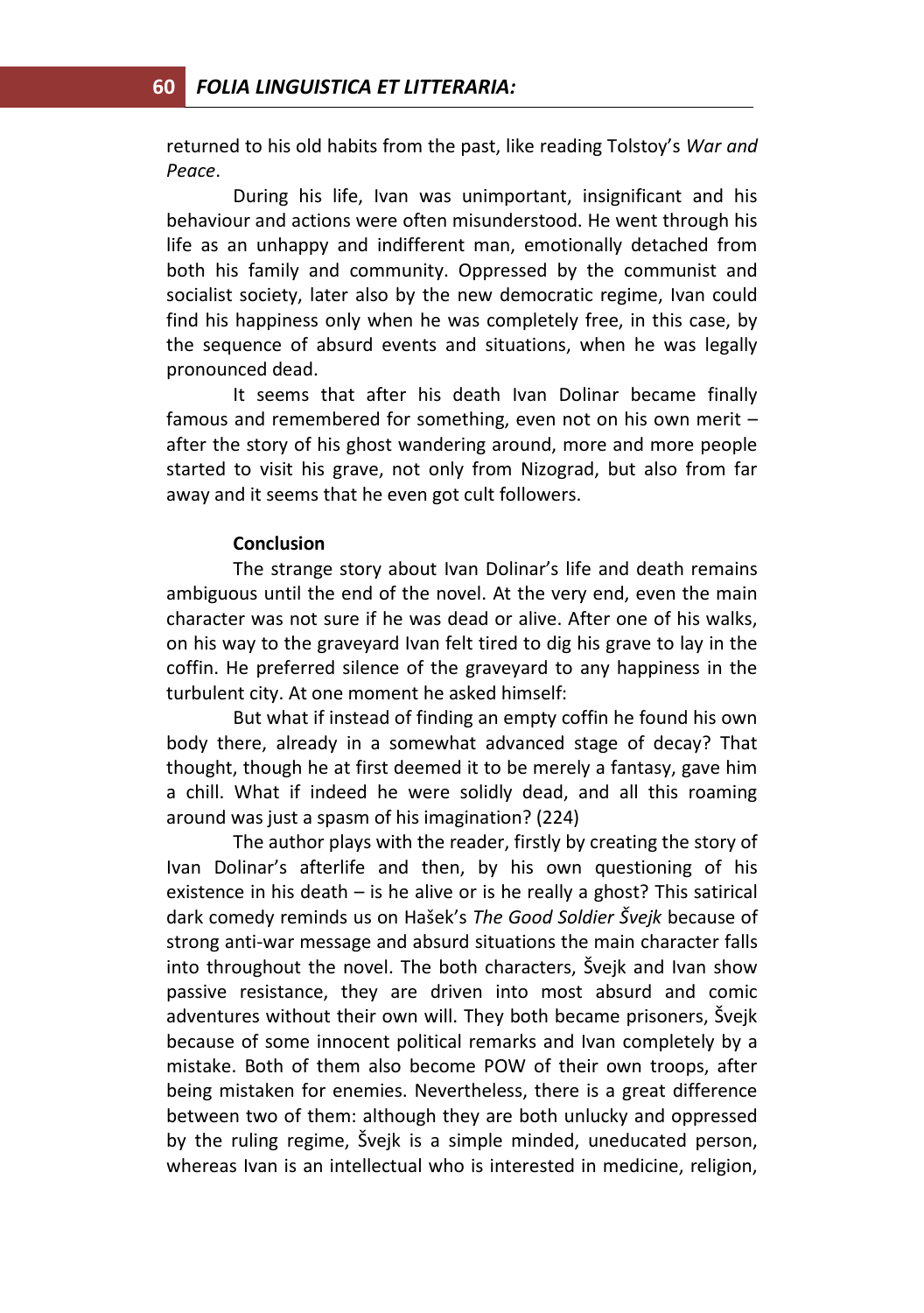philosophy. Through strong irony Hašek and Novakovich show same social and national stereotypes, human intolerance, ignorance and horror that the war brings to all sides involved.

The character of Marko Kovacevic, a citizen of Nizograd is mentioned not only *in April Fool's Day*, but also in some other stories written by Josip Novakovich.<sup>7</sup> He was a sculptor educated at the Moscow Art Academy and a communist even before WWII, owner of several war medals. After the war he became so frustrated and disappointed with the regime he was fighting for and bravely excommunicated himself from the Party and threw his membership card into the garbage. After that, of course, he could not find a job and ended as a tombstone maker and an art teacher at the primary school. He became a bitter and disillusioned man. When the tension between Croats and Serbs in Nizograd culminated, he gave a speech in which he called the political leaders hypocrites. He told the gathered people that the God had created all of them equal, regardless of their nationality. God did not care if they were Croats or Serbs. Nobody would expect of Marko, as an atheist and ex-communist, to turn to religion. When he died, everybody wanted to claim he had been one of them, but Kovacevic was buried according to his will: without a star, without a cross or any other emblems or customs that would show any national or religious origin or belonging.

Marko Kovacevic is a symbol of lost illusions and ideals. He is a man who is disappointed in all political regimes, leaders and parties, but still believes in human equality and equal human rights. Ivan Dolinar was not a political member of any party and he was a Calvinist, but he shares same philosophy with Marko – both characters do not belong to any particular social or political group and act as outsiders, bearing deep inside a sense of humanity and justice.

The character of Ivan Dolinar is a personification of the decay of Yugoslavia. It should have been a country of brotherhood and unity of different peoples, a country of prosperity and equality, but it turned into a paranoid, propagandist self-centered organism which in the end, became self-terminated. On the basis of factual events, Novakovich tells a fictional story of the collapse of a myth, a story of a war-torn country which can only live in the form of a ghost until it completely disappears from our minds.

 $\overline{a}$ 

<sup>&</sup>lt;sup>7</sup> See the short story "Rust" (Novakovich 1995)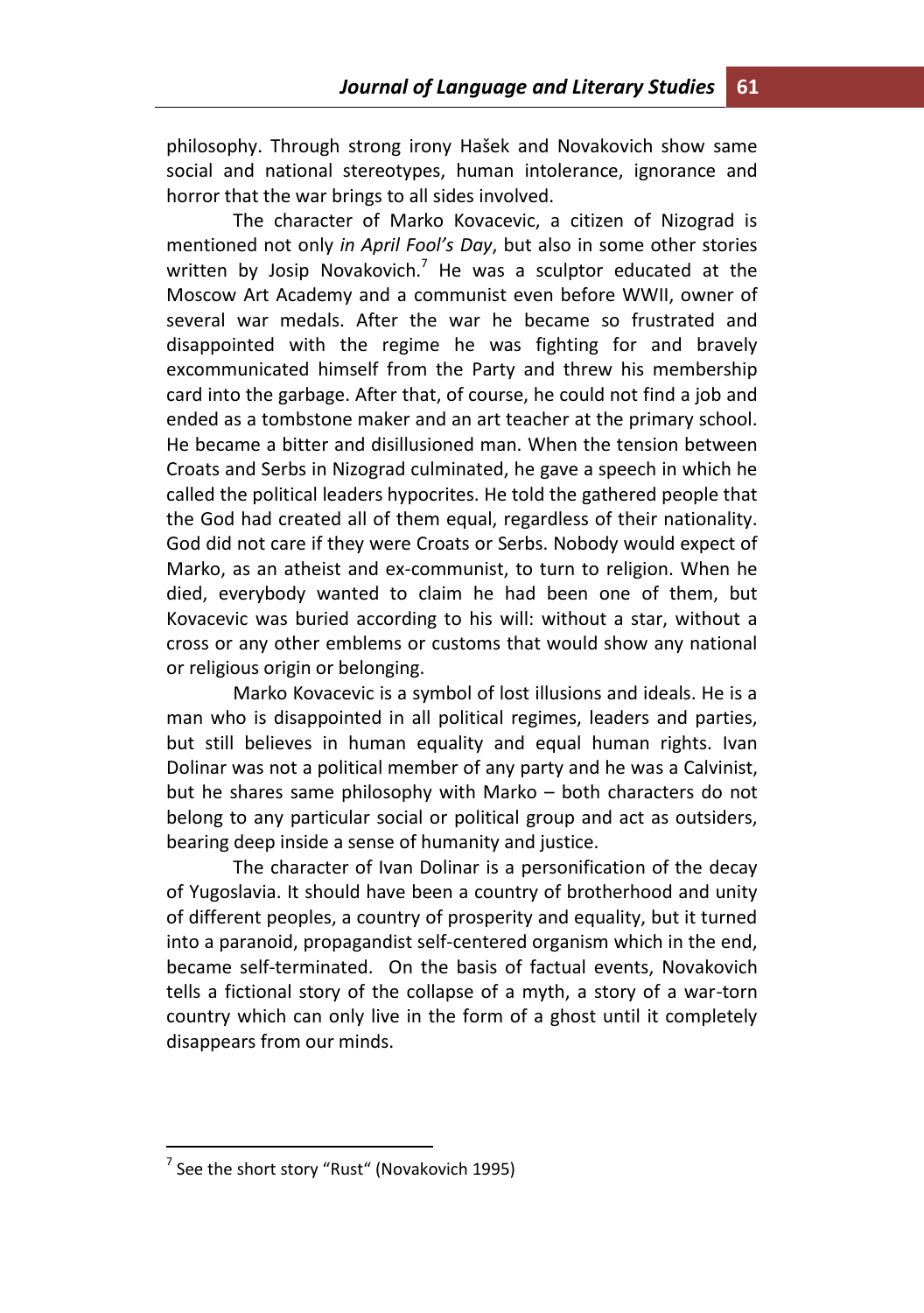#### **References:**

- Buckley, Jerome Hamilton, *Season of youth: Bildungsroman from Dickens to Golding*, Michigan, Harvard University Press, 1984.
- Lodge, David, *The Modes of Modern Writing. Methaphor, Metonimy and the Typology of modern Literature*, London, Edward Arnold, 1998.
- Novakovich, Josip, *Shopping for a Better Country*, Westland, Dzanc Book, 2012.
- --------- *April Fool's Day,* New York, Harper Perrenial, 2010.
- *----------Infidelities: Stories of War and Lust*. New York, Harper Perennial, 2005.
- --------- *Yolk*, Saint Paul, Graywolf Press, 1995.
- Moschin, Sara, Interview with Josip Novakovich, in *Il Tolomeo*, vol. 18, 2006.
- Nübel, Birgit, Autobiografski i komunikacijski mediji oko 1800. godine, in *R:E:Č. Časopis za književnost, kulturu i društvena pitanja*, 60.5, 2000.

### **STVARNOST I FIKCIJA U ROMANU** *PRVI APRILA* **JOSIPA NOVAKOVICHA: NEKROLOG POKOJNOJ DRŽAVI**

Gotovo je nevjerojatno zamisliti da krajem 20. stoljeća neka europska država zarati, raspadne se i nestane. To se upravo događa u Novakovichevom romanu *Prvi aprila*, *Bildungsromanu* o životu, smrti i zagrobnom životu Ivana Dolinara, hrvatskog državljanina rođenog šezdesetih godina prošlog stoljeća u Jugoslaviji. Njegov život doživljava nevjerojatne prevrate usporedno sa društvenim i političkim promjenama u državi koja se na kraju raspada i iz čijeg dijela nastaje nova, Republika Hrvatska. Na osnovu povjesnih činjenica autor razvija priču o fikcionalnom junaku koji predstavlja zemlju u raspadu: nestabilnost Ivana Dolinara zapravo je nestabilnost bivše države. Tijekom života, vođen sudbinom i povjesnim silama, Ivan postaje zatvorenik, ubojica, silovatelj, preljubnik, lopov, a na kraju i duh. Tek kad je proglašen mrtvim postaje gospodar svoga života i nalazi mir: kao duh, on je oslobođen svih prepreka i utjecaja, osjeća se važno i posebno, što mu za života nije polazilo za rukom. Roman je istovremeno priča o duhu i priča o ratu ispričana sa puno satire i crnog humora, koji razotkrivaju ljudsku sujetu, nesavršenost, žudnju, mržnju, kao i sveukupnu apsurdnost rata.

Cilj rada je istražiti međusobne veze između činjenica i fikcije u romanu, koji je, po autorovim riječima "nekrolog Jugoslaviji u osobnom